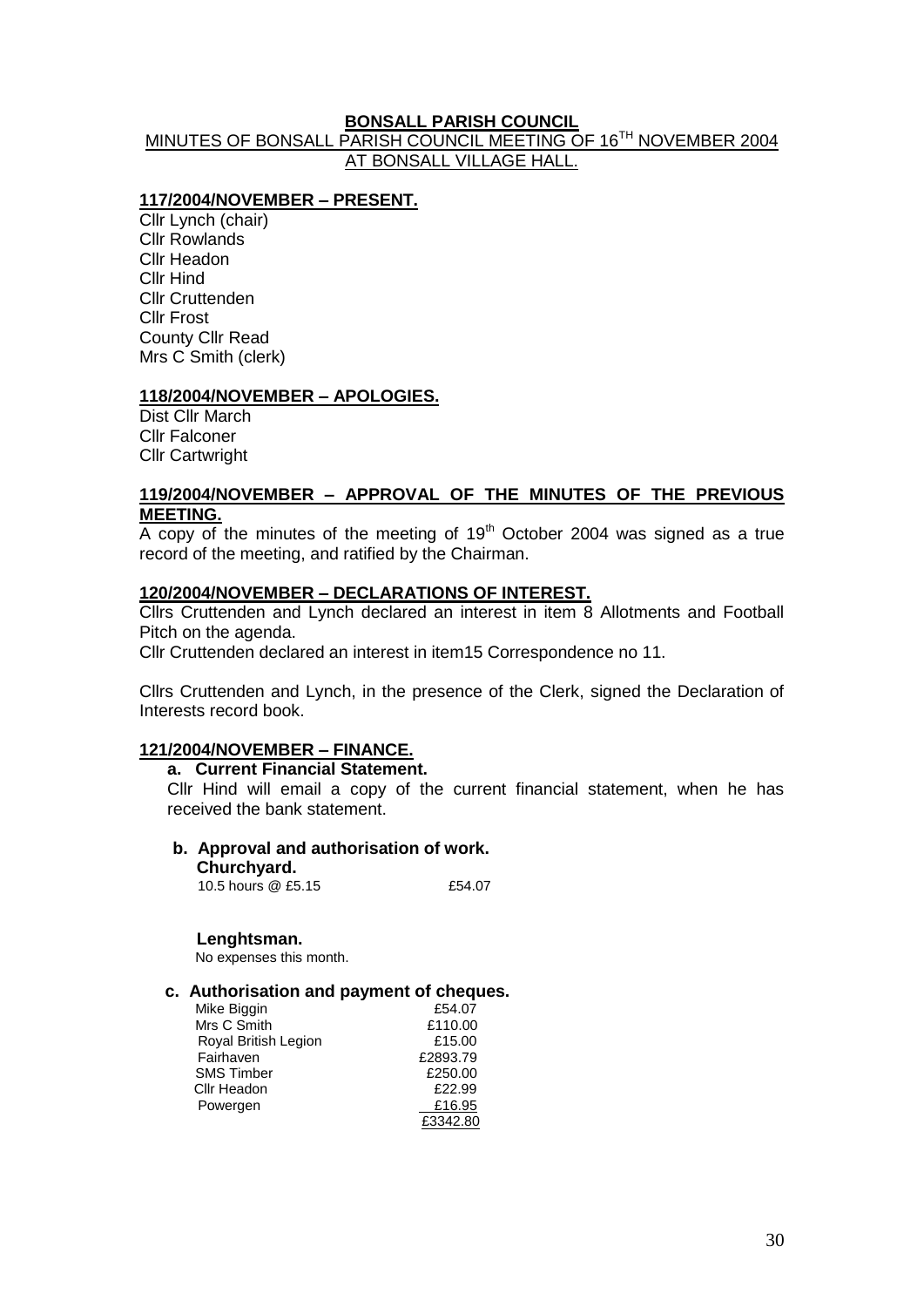# **122/2004/ NOVEMBER - REPORTS BACK FROM REPRESENTATIVES.**

Cllr Frost attended the Remberance day Service to represent the Parish council.

Cllr Cruttenden attended a Standards board committee meeting, and advised on the importance of declaring an interest on planning matters, as a councillor from another council has been suspended. The Standards Board have recommended that a clear policy of action is in place. It was resolved that if a planning application calls for a site visit by the planning dept then the councillor who has taken the plans around to the neighbours and has more knowledge of the plans, should if at all possible attend the site meeting. If unavailable then another councillor will attend.

At Quarry Liaison meeting Deepwood Mining/Ball Eye quarry have been given informal support for their proposed 300 bed hotel, by DDDC. Investigations into the new quarry workings that are going on, at the south side of the quarry and the complaints about the noise from blasting. Seventeen complaints have been received against only four for this time last year.

Cllr Lynch reported that he had received a complaint about the leaves on Clatterway. Dist Cllr March would be consulted about this and asked if DDDC are to do a sweep soon.

County Cllr Read advised the Parish council of a number of sources of funding for arts within the area. She will find more details and be in touch.

The Forum about the new licensing rules said that it will be November 2005 before anything comes into effect. Applications will start from March 2005.The Village Hall will need to apply then and there will be help provided to complete the paperwork.

County Cllr Read was asked if she could make some enquiries about the footpath maintenance, as Bonsall has a lot of footpaths and the money does not cover the cost of the footpaths to a good standard.

Cllr Hind suggested that there are members of the village who have worked very hard for the village and that there should be some sort of formal recognition for their work. The Clerk will write to Patrick McLoughlin about the MBE award. DDDC run a nomination scheme for local people, Dist Cllr March to be contacted over that, and in this months correspondence there is a letter from the Rotary asking for nominations for outstanding people, which we shall pursue.

#### **123/2004/NOVEMBER – FRIENDS OF BONSALL FRAMEWORK KNITTERS.**

Nothing to report this month.

#### **124/2004NOVEMBER– WEBSITE.**

Nothing to report this month.

#### **125/2004/NOVEMBER – ALLOTMENTS AND FOOTBALL PITCH.**

Nothing to report this month.

#### **126/2004/NOVEMBER– PRECEPT.**

It was resolved to increase the Precept by 3% this year.

#### **127/2004/NOVEMBER – NOTICEBOARDS.**

Cllr Frost has received a final from Mr Pearson of £1000 for all three boards we require, this includes treatment and glazing for one double fronted and two single fronts, but this does not include fixing. Cllr Frost will continue with this until her resignation in December, and the t clerk will take it over from there.